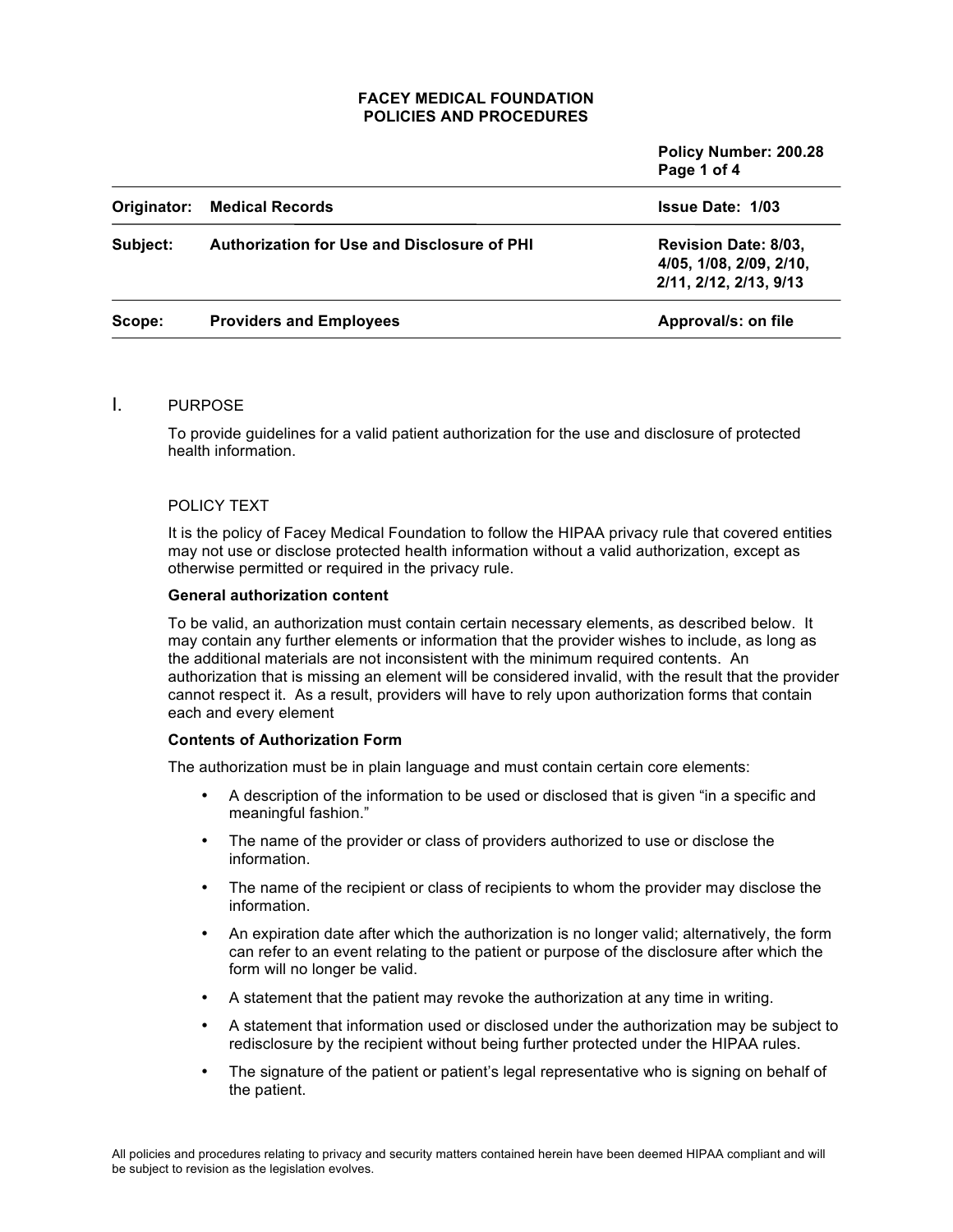|             |                                                    | Policy Number: 200.28<br>Page 2 of 4                                             |
|-------------|----------------------------------------------------|----------------------------------------------------------------------------------|
| Originator: | <b>Medical Records</b>                             | <b>Issue Date: 1/03</b>                                                          |
| Subject:    | <b>Authorization for Use and Disclosure of PHI</b> | <b>Revision Date: 8/03,</b><br>4/05, 1/08, 2/09, 2/10,<br>2/11, 2/12, 2/13, 9/13 |
| Scope:      | <b>Providers and Employees</b>                     | Approval/s: on file                                                              |

• A description of the position of any legal representative who is signing on behalf of the patient.

In addition, an authorization form must contain certain further elements if the provider is requesting it for its own purposes. There are two possible situations. First, a provider may be seeking patient authorization to use or disclose protected health information that already is in its custody. In that case, the authorization form must contain not only the core elements set forth above, but also the following:

- A statement that treatment will not be conditioned on the patient's signing the authorization form.
- A description of each purpose of the requested use or disclosure.
- A statement that the patient may inspect or receive copies of the protected health information, and may refuse to sign the authorization.
- An explanation of any remuneration that the provider will be receiving as a result of the use or disclosure.

The second situation involves a request by a provider for permission from the patient to receive protected health information from another provider for purposes of treatment, payment, or health care operations. In that case, the authorization must contain, in addition to the core elements, the following:

- A description of each purpose of the requested disclosure.
- A statement that failure by the patient or legal representative to sign the authorization will not result in denial of treatment.
- A statement that the patient or legal representative may refuse to sign the authorization.

A provider may not use or disclose protected health information without a valid authorization form, unless specifically permitted or required to do so. The only areas of exception where an authorization form is not required are where the provider:

- 1. Obtains a written "consent" from the patient or the patient's legal representative for routine disclosures;
- 2. Is permitted to use or disclose certain limited types of protected health information in order to create a patient directory or to provide notification to family members or friends about a patient's status; or
- 3. Is specifically allowed or required to disclose information without any permission whatsoever (e.g., pursuant to a subpoena or mandatory reporting laws). In all other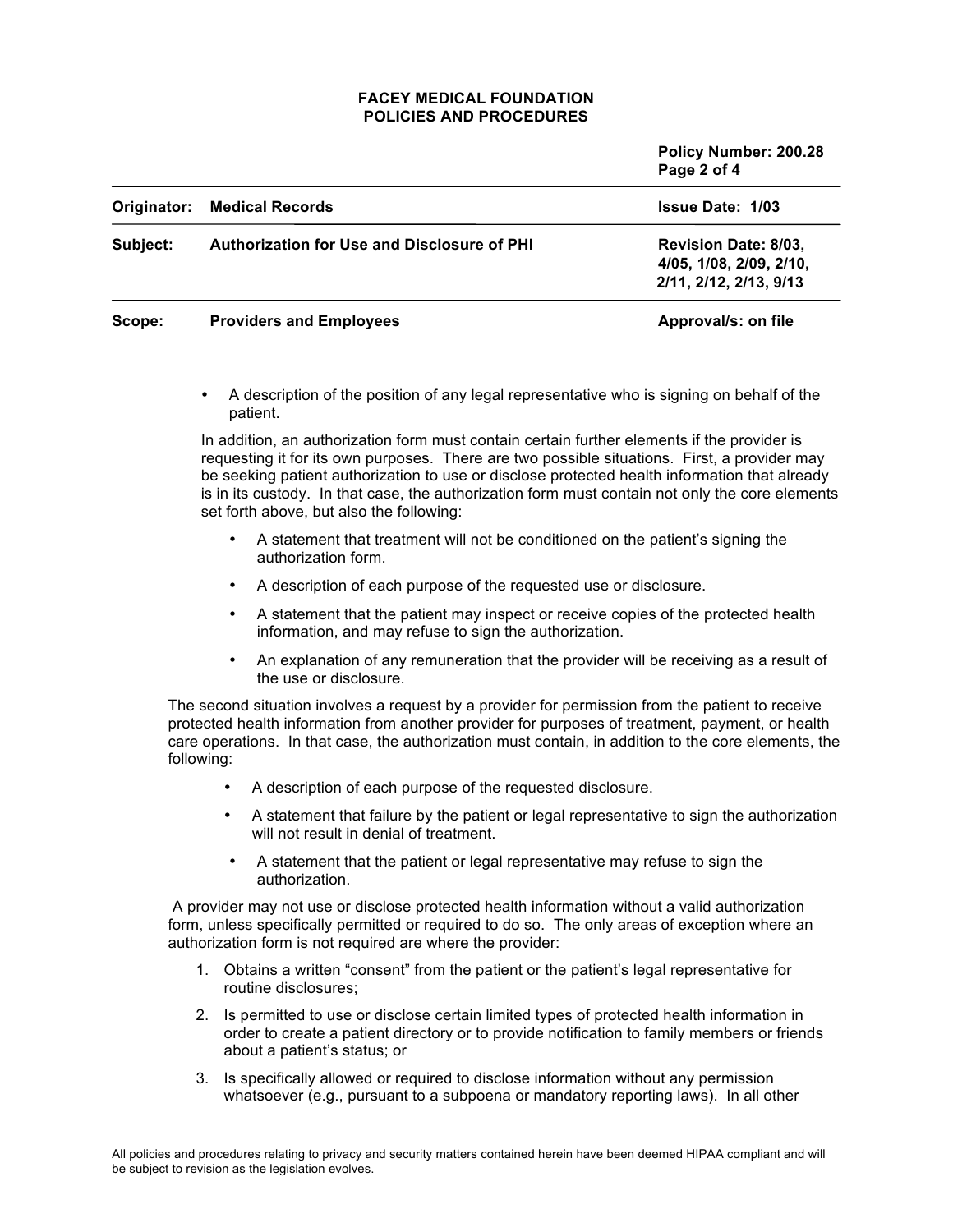|             |                                                    | Policy Number: 200.28<br>Page 3 of 4                                             |
|-------------|----------------------------------------------------|----------------------------------------------------------------------------------|
| Originator: | <b>Medical Records</b>                             | <b>Issue Date: 1/03</b>                                                          |
| Subject:    | <b>Authorization for Use and Disclosure of PHI</b> | <b>Revision Date: 8/03,</b><br>4/05, 1/08, 2/09, 2/10,<br>2/11, 2/12, 2/13, 9/13 |
| Scope:      | <b>Providers and Employees</b>                     | Approval/s: on file                                                              |

cases, providers will be expected to obtain a written authorization that meets the requirements set forth below.

**Marketing content**: The authorization must also include a statement about any direct or indirect remuneration it has or will receive from a third party when the authorization sought is for marketing purposes.

The HIPAA rules state expressly that a provider must provide the patient or legal representative with a copy of a signed authorization form that includes more than the core elements.

Research: An authorization for the use or disclosure of protected health information for a research study may be combined with any other type of written permission for the same research, including a consent to participate in the research or another authorization to disclose protected health information fro the research.

**Psychotherapy Notes**: An authorization for the use or disclosure of psychotherapy notes may be combined with another authorization for the use or disclosure of psychotherapy notes. For example, an individual can complete an authorization that requests his psychotherapy notes be sent to his attorney and a second mental health professional. An authorization for psychotherapy notes may not be combined, however, with an authorization for disclosure of general health information or research.

**General**: An authorization for the disclosure of general health information may be combined with another authorization for the disclosure of general health information. However, a general authorization that conditions treatment, payment, enrollment, or eligibility for benefits on completion may not be combined with another authorization. For example, an insurance company may not combine an authorization they require as a condition of enrolling in their plan with another authorization.

**Placing Restrictions on Protected Health Information:** An authorization for this type of restriction must be placed with the Medical Records Department. Once the authorization has been completed the medical record will be flagged accordingly and the IDX system will be updated by the Release of Information Coordinator to reflect the restrictions placed. If a restriction is terminated by the patient the authorization on file will be updated as well as the IDX system.